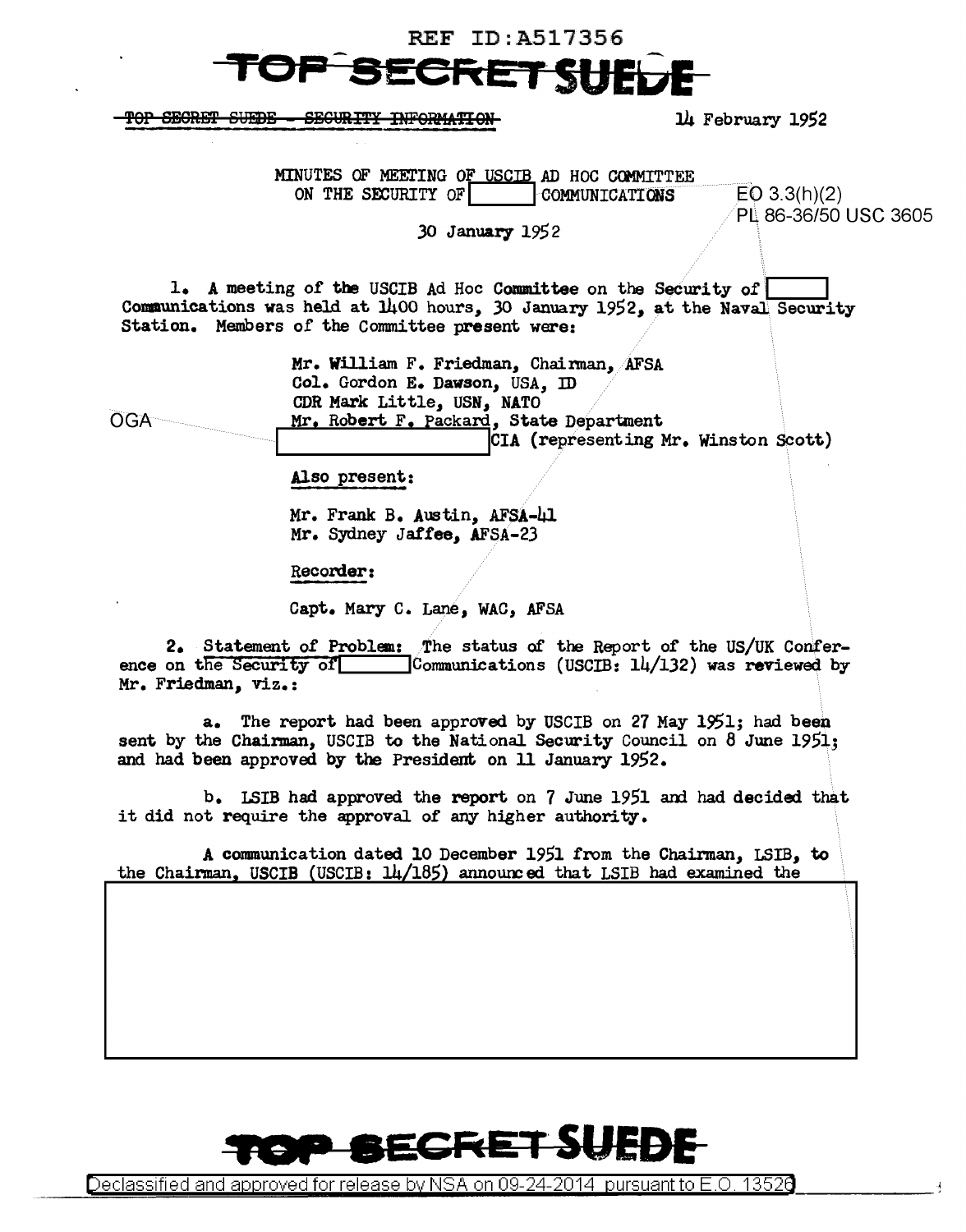## **TOP SECRE**

TOP SECRET SUEDE

 $EO 3.3(h)(2)$  $P$ . 86-36/50 USC 3605 14 February 1952

Minutes of Meeting of USCIB Ad Hoc Committee on the Security of  $\boxed{\text{Commutations - 30 January 1952}}$ 

Comments by Chairman: Mr. Friedman noted that, although one of the

further delay.

Mr. Friedman then read the letter which had been sent on 24 January 1952 by the Chairman, USCIB, in reply to the Chairman, LSIB,  $(USCIB: 14/196)$ the main points of which were:

at the US/UK Conference, improvement in the general security of

examination of present security conditions and a catalog of standards and procedures which, if approved and implemented, might produce the necessary improvement in general  $\vert$  security.

definite, implementing action on the basis of its approval.

d. Following these developments, USCIB would, as previously agreed, red to discuss the means for  $\vert$ be prepared to discuss the means for general lines recommended in the letter from LSIB.

Mr. Friedman then asked the members of the Committee for their conmenta or suggestions on this matter.

Comments of Members: Col. Dawson remarked that it was his under-

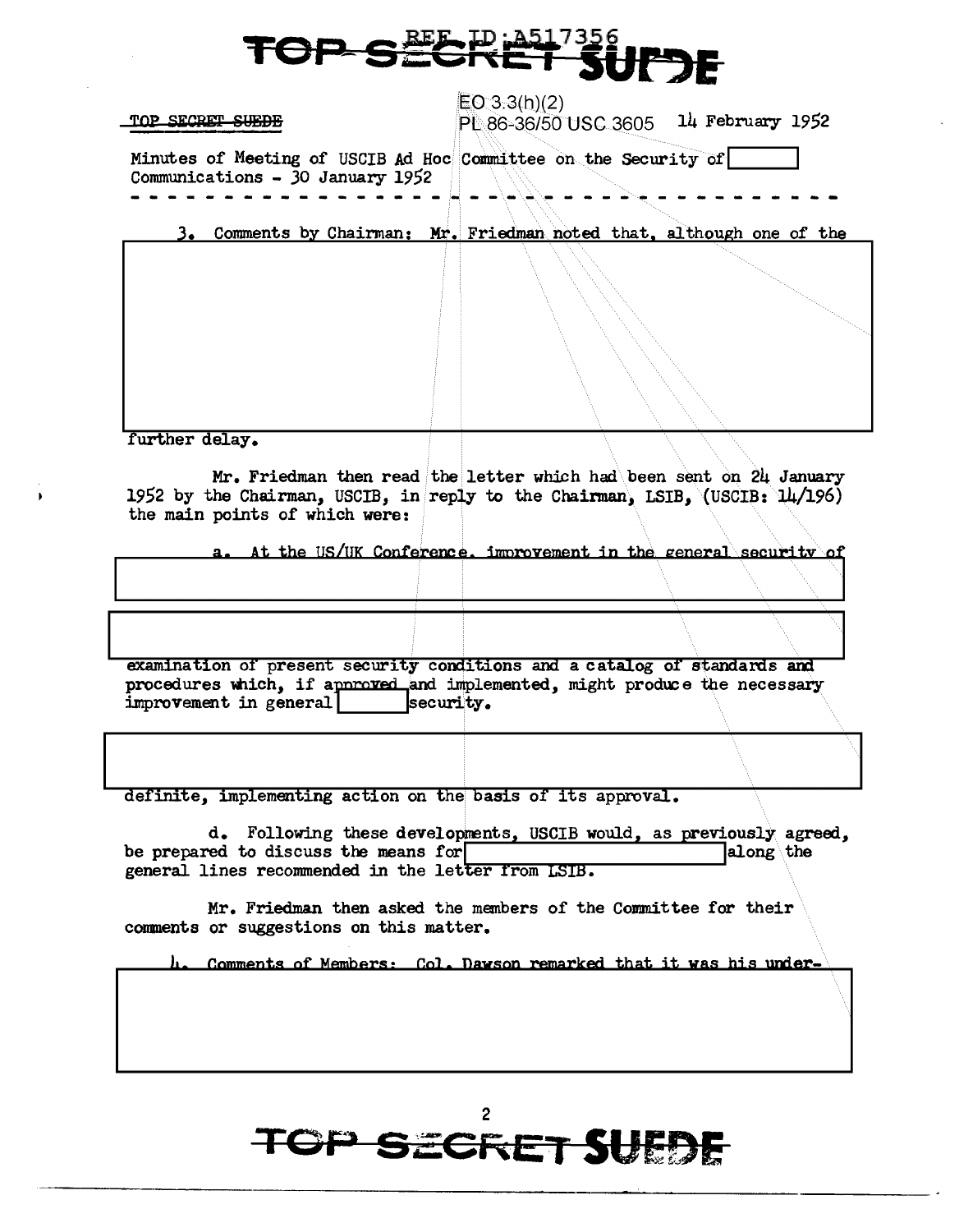$EO(3.3(h)(2))$ PL 86-36/50 USC 3605

## TOP SECRET SUEDE

14 February 1952

Minutes of Meeting of USCIB Ad Hoc Committee on the Security of Communications - 30 January 1952

Mr. Packard noted that at present the US felt less urgency in this matter than at the time of the US/UK Conference in May 1951, since approved

channels. Delay in the matter was therefore strongly advisable.

Mr. Austin remarked that from a cryptographic point of view also. further delay appeared advisable. Because of recent findings in regard to

changes, etc., all of which might be avoided by a period of delay.

in London.

The Committee accepted Mr. Packard's recommendation and the Chairman stated that such a resolution would be drafted by him for approval of the members of the Committee. If possible, the recommendation would be presented at the next USCIB meeting, February 8.

| ∍.                | Communication Security: Mr. Friedman asked Mr. Packard |                                                |                     |
|-------------------|--------------------------------------------------------|------------------------------------------------|---------------------|
|                   | for the latest information regarding the question of   |                                                | communication       |
|                   | security. Mr. Packard reported that Ambassador         |                                                | Thad approached the |
| $Premier, \lceil$ |                                                        | 7 on 21 December 1951 and had left with him an |                     |

TOP SECRET SUEDE

 $EO 3.3(h)(2)$ PL 86-36/50 USC 3605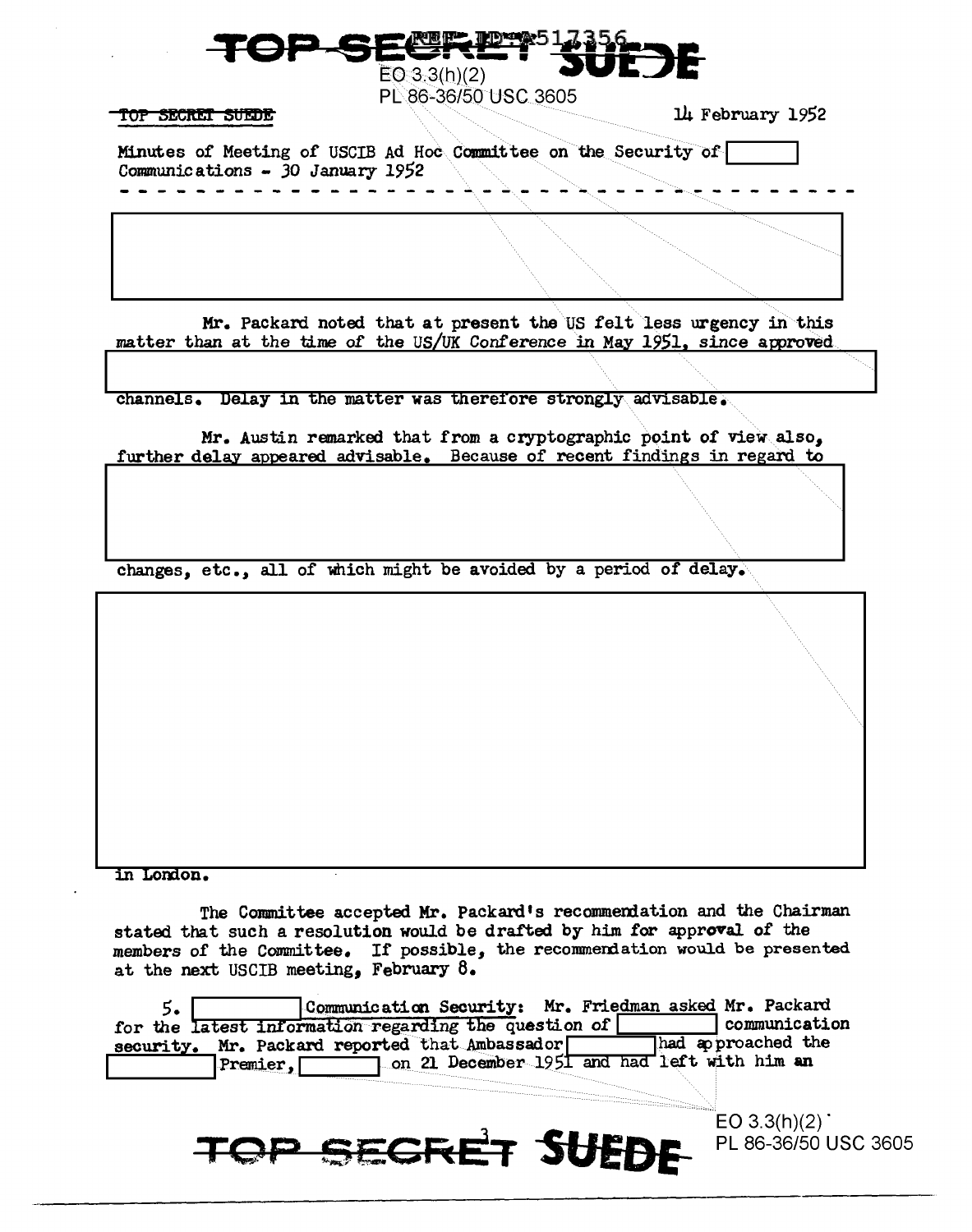

 $E0.3.3(h)(2)$ PL 86-36/50 USC 3605

 $EO 3.3(h)(2)$ 

TOP SECRET SUEDE

PL 86-36/50 USC 3605 14 February 1952

Minutes of Meeting of USCIB Ad Hoc Committee on the Security of Communications  $-30$  January 1952

aide-memoire and alleged extract of the report of insecurity. Although the Ambassador had expressed himself as sanguine in regard to the impression he had made upon the Premier, and although had said that some rumor of insecurity had reached him previously, there had been no reply from the Premier in the 40 days which had elapsed since the Ambassador's approach.

| Mr. Packard felt some concern lest Ambassador                                      |                                     | who had |
|------------------------------------------------------------------------------------|-------------------------------------|---------|
| recently been                                                                      | would <del>leave nis p</del> ost in |         |
| ]befo <del>re instructions could be sent him a</del> dvising him not to leave this |                                     |         |
| matter in the hands of a Chargé d' Affaires and not to have Premier                |                                     |         |
| send his reply to a Chargé d' Affaires but to wait for the new Ambassador.         |                                     |         |
| Because of the pressure of other matters, Mr. Packard had not been able to         |                                     |         |
| approach his chief in this regard. He hoped to do so in a few days.                |                                     |         |

Mr. Friedman also read from the comments on the above message, prepared by the Special Research Branch, ID. These comments noted that there had been considerable co-operation between the military intelligence repre-